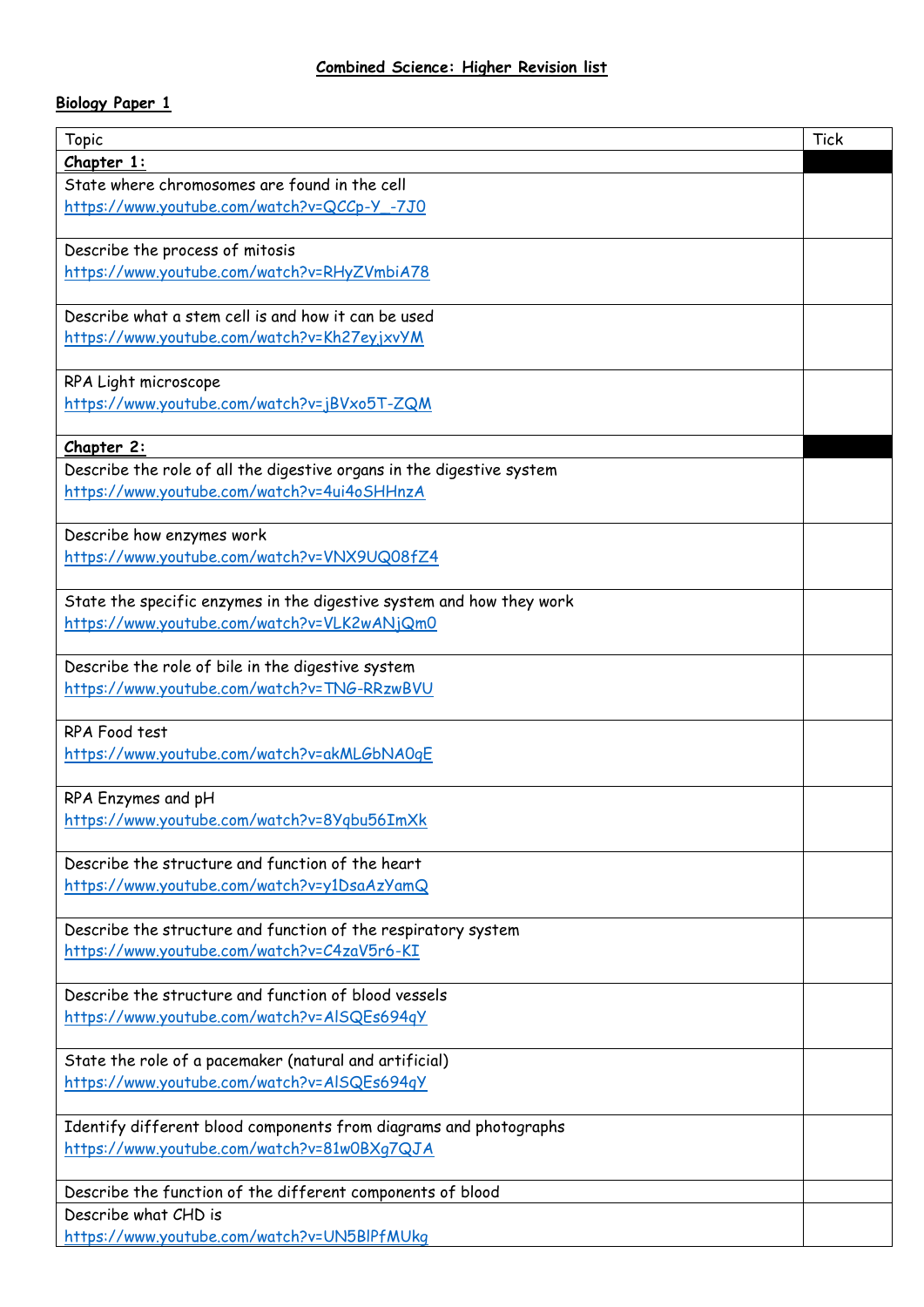| Describe the various treatments of CHD                                                         |  |
|------------------------------------------------------------------------------------------------|--|
| https://www.youtube.com/watch?v=Z70tdbDin4E                                                    |  |
|                                                                                                |  |
| Define the term health                                                                         |  |
| https://www.youtube.com/watch?v=thAyrNpD77A                                                    |  |
|                                                                                                |  |
| Describe examples of risk factors for non-communicable diseases                                |  |
| https://www.youtube.com/watch?v=H6DrSG_KQjo                                                    |  |
|                                                                                                |  |
| Describe the effect of lifestyle of non-communicable diseases                                  |  |
| Define the terms cancer, benign and malignant tumours                                          |  |
| https://www.youtube.com/watch?v=B5VHRKBI4PY                                                    |  |
|                                                                                                |  |
| Chapter 4:                                                                                     |  |
| Know the word and symbol equation for photosynthesis                                           |  |
| https://www.youtube.com/watch?v=X81OIkeuHJw                                                    |  |
|                                                                                                |  |
| Describe photosynthesis                                                                        |  |
| Explain the effects of temperature, light, carbon dioxide and chlorophyll on the rate of       |  |
| photosynthesis                                                                                 |  |
| https://www.youtube.com/watch?v=kx7AeCx_6xQ                                                    |  |
|                                                                                                |  |
| Explain limiting factors of photosynthesis including using graphs                              |  |
| Use the inverse square law in terms of photosynthesis                                          |  |
| https://www.youtube.com/watch?v=Odv64i1ntV4                                                    |  |
|                                                                                                |  |
| Explain the importance of limiting factors and economics in greenhouses to gain maximum profit |  |
| RPA photosynthesis                                                                             |  |
| https://www.youtube.com/watch?v=id0aO_OdFwA                                                    |  |
|                                                                                                |  |
| Describe the uses of glucose in plants<br>https://www.youtube.com/watch?v=e_V7h37vI3Q          |  |
|                                                                                                |  |
|                                                                                                |  |

## **Biology Paper 2**

| <b>Topic</b>                                                                                     | <b>Tick</b> |
|--------------------------------------------------------------------------------------------------|-------------|
| Chapter 5                                                                                        |             |
| Describe the role of the endocrine system (hormonal)                                             |             |
| https://www.youtube.com/watch?v=c6olhi88KZs                                                      |             |
|                                                                                                  |             |
| Label the following glands - pituitary gland; pancreas; thyroid; adrenal gland; ovary and testes |             |
| Describe how blood glucose levels are monitored and controlled                                   |             |
| https://www.youtube.com/watch?v=OHrX3X3LGzI                                                      |             |
|                                                                                                  |             |
| Explain the negative feedback cycle in terms of blood glucose                                    |             |
| Describe Type 1 and Type 2 diabetes - causes and treatments                                      |             |
| https://www.youtube.com/watch?v=bFnO8Uc9qjQ                                                      |             |
|                                                                                                  |             |
| Describe the role of hormones in the menstrual cycle                                             |             |
| https://www.youtube.com/watch?v=iXswGsfeHJq                                                      |             |
|                                                                                                  |             |
| Describe how the hormones interact with one another in the menstrual cycle                       |             |
|                                                                                                  |             |